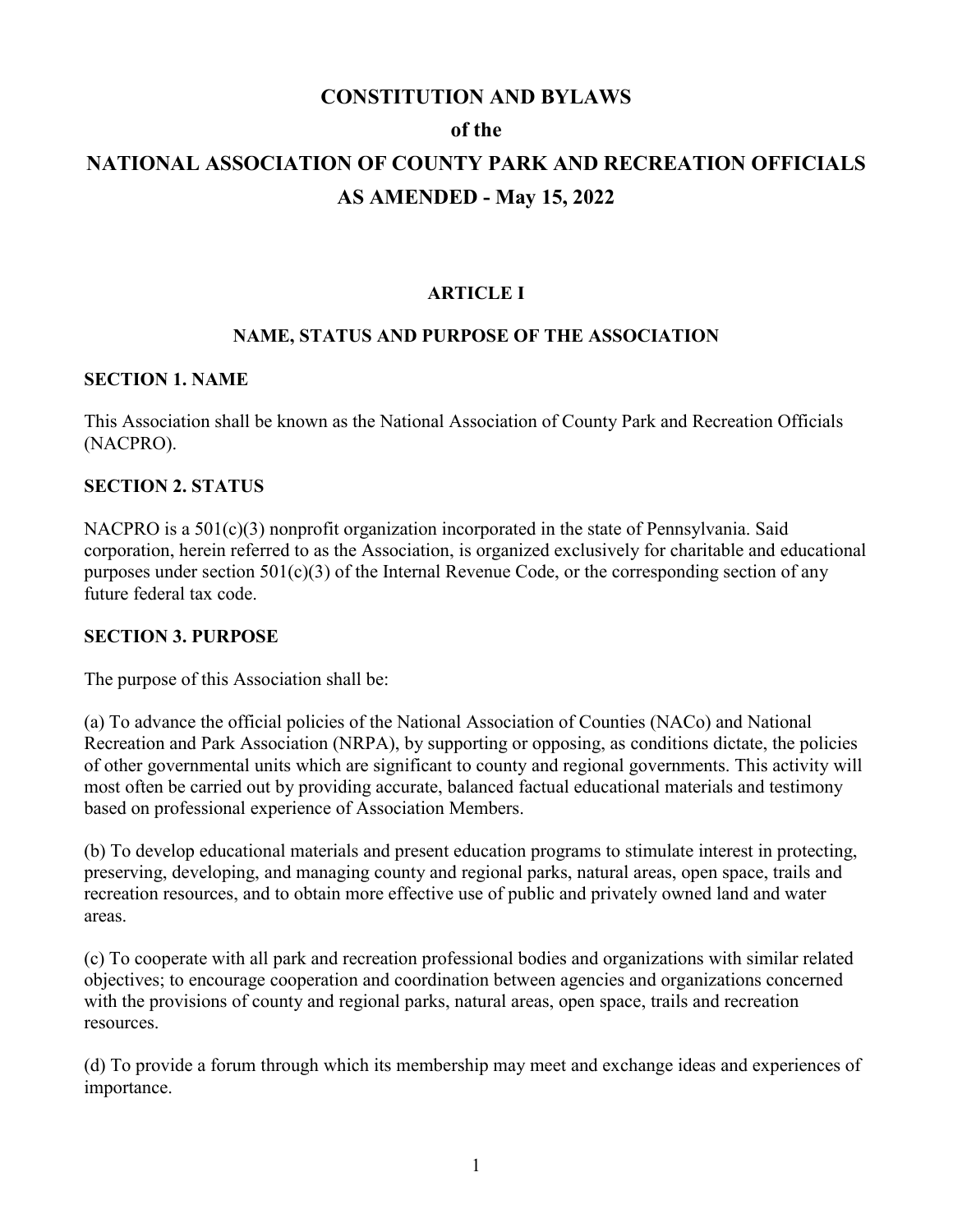# **ARTICLE II**

### **MEMBERSHIP AND DUES**

### **SECTION 1. PROFESSIONAL MEMBERSHIP**

Membership in the Association shall be open to any official or management staff associated with county and regional government, who has natural resource, parks and/or recreation advisory, administrative or policy-making authority. Active members shall have the privilege of voting and holding an elective office in the Association.

# **SECTION 2. RETIREE MEMBERSHIP**

An individual who is retired from a management position in county and regional parks, natural areas, open space, trails and recreation resources, and is not currently employed full-time in a similar position. Retiree members shall be entitled to all privileges of the Association, except that only up to two retiree members may serve on the Board of Directors at a given time.

# **SECTION 3. CORPORATE MEMBERSHIP**

Any corporation or business providing recreational goods, materials, or services to the profession shall be eligible to become a Corporate Member of the Association. Corporate members shall not be eligible to hold office in the Association and they shall not be accorded the privilege of voting. Benefits extended to Corporate Members shall be established by the Board of Directors.

# **SECTION 4. ASSOCIATE MEMBERSHIP**

Any individual, official or management staff associated with a municipal park district, not-for-profit entity, or other entity desiring to join the Association and subscribing to its purposes. Associate members will be extended benefits as established by the Board of Directors including access to membership electronic, digital and print media, but will not have the privilege of voting, serving on the Board of Directors, or submitting award nominations.

# **SECTION 5. DUES**

Dues for Association memberships, as described in this Article, shall be set by the Board of Directors to ensure fiscal soundness of the organization and shall be established before the new membership year starts. Dues are effective for a calendar year, unless otherwise approved by the Board.

# **ARTICLE III**

# **OFFICERS, ELECTIONS AND COMMITTEES**

# **SECTION 1. BOARD OF DIRECTORS, ELECTIONS AND TERMS OF OFFICE**

The Board of Directors of the Association shall consist of six Officers and 18 Directors, for a maximum total of 24 Board Members.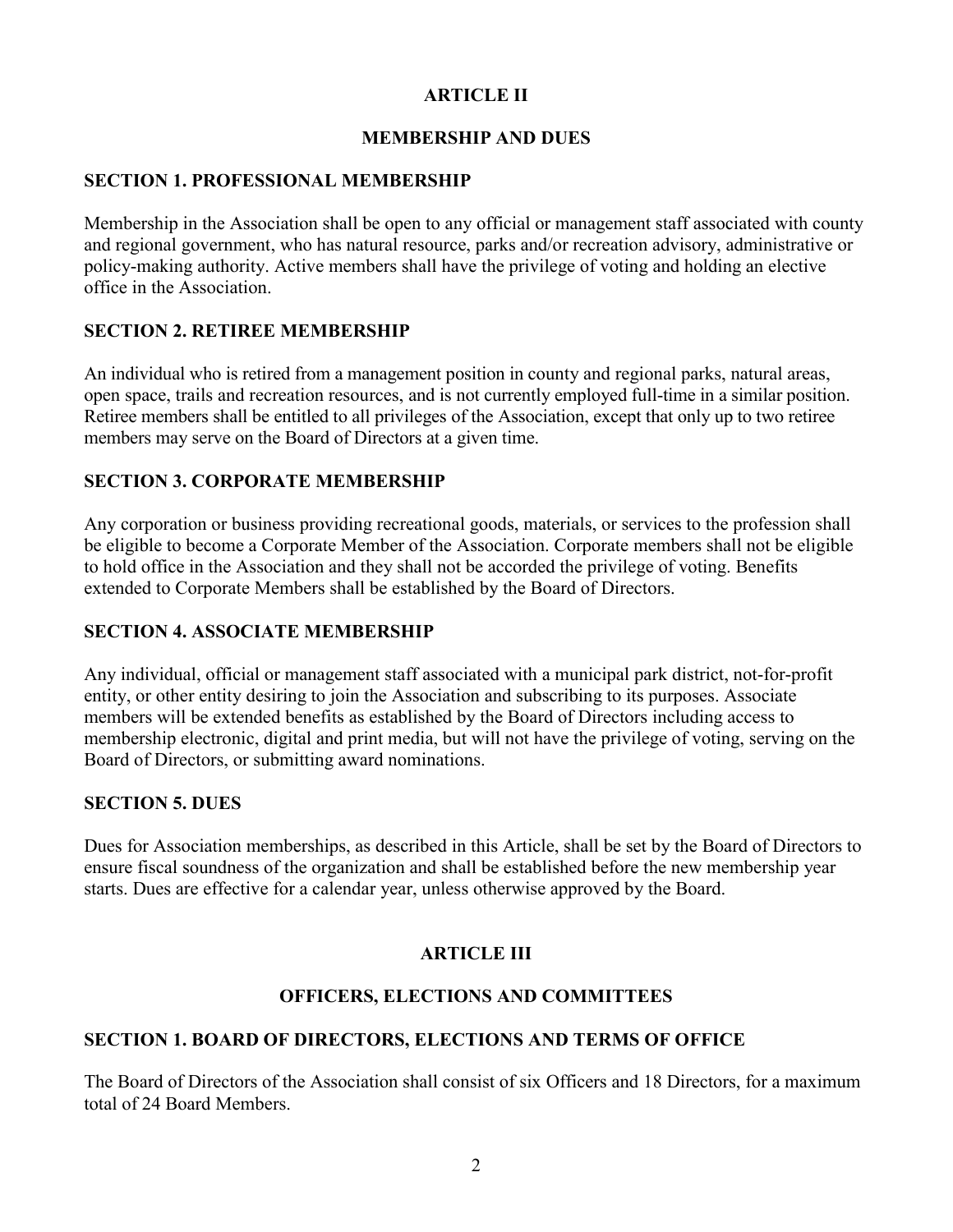The Officers consist of the President, President-Elect, Vice President, Secretary, Treasurer, and Immediate Past President.

The 24 Board Members shall be elected by a majority vote of the Board of Directors present at the Annual Meeting. The term of office for Directors shall be for two years or until their successors are elected, and their term of office shall begin at the close of the Annual Meeting in which they are elected. The Board shall be divided into two classes of equal size so that terms of office of half the Board expire in one year and the remaining half expire in the succeeding year.

# **SECTION 2. OFFICERS AND OFFICER SUCCESSION**

Candidates must be serving on the Board of Directors in order to be nominated for an Officer's position. Officers shall serve for one year or until their successors are elected, and their term of office shall begin at the close of the Annual Meeting in which they are elected.

The Vice President, President-Elect, President, and Immediate Past President position is a successive term office. Upon the end of the Vice President's term of office, the Vice President shall assume the duties of the President-elect, the President-Elect shall assume the duties of the President, the President shall assume the duties of the Immediate Past President, and the Board of Directors shall elect a new Vice-President.

The Secretary and Treasurer may serve additional terms.

# **SECTION 3. RESIGNATIONS**

Any member of the Board of Directors desiring to resign from the Board shall submit his/her resignation in writing to the President, who shall, in turn, present it to the Board. The President may appoint a replacement to serve for the remainder of the term.

Any officer of the Board of Directors desiring to resign from his or her office shall submit a resignation in writing to the President, who shall in turn present it to the Board. The President and Immediate Past President will then solicit interest in the open officer position from the current Board membership and a recommendation will be made to the Board at a subsequent meeting for approval.

# **SECTION 4. ALTERNATE BOARD MEMBER**

Each Board Member shall be allowed to have an Alternate Board Member for any Board meeting. The Alternate Board Member must be employed by the same agency as the Board Member. The Alternate Board Member shall have voting rights except when the Board Member is in attendance. The Alternate may not represent the Board Member for more than two consecutive Board meetings in a calendar year.

# **SECTION 5. BOARD MEMBER ATTENDANCE**

If a Board Member is absent from three consecutive regular Board meetings or more than fifty percent (50%) of the regular Board meetings in a calendar year, the Board, by majority vote, may declare the Board Member's seat vacant and the President may appoint a replacement Board Member.

An absence will be considered excused when the Board Member informs the Executive Director of their unavailability before the Board meeting. The Board Member shall provide a report detailing status on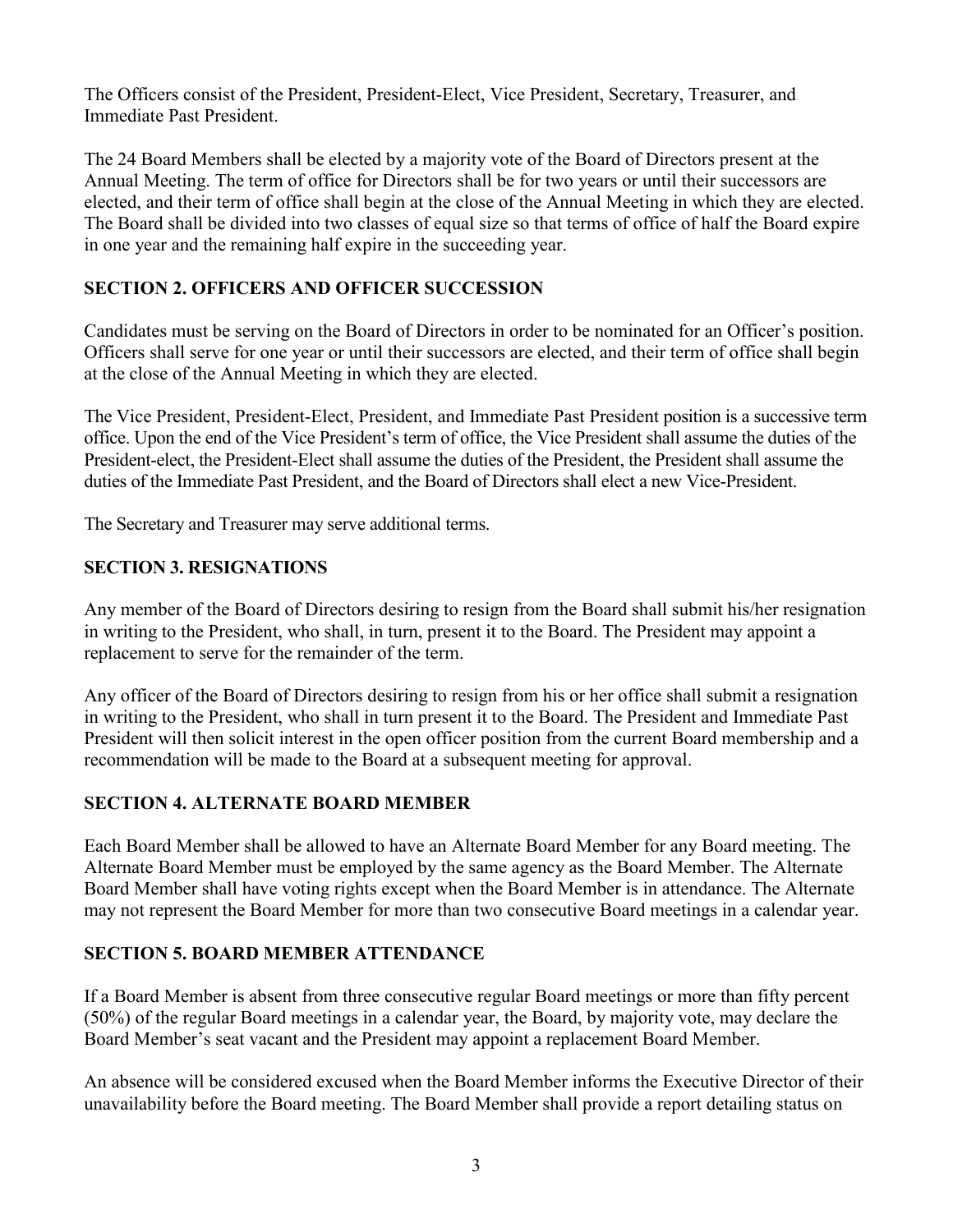committee work and their thoughts on any business identified in the agenda, or will arrange for an alternate to attend the meeting.

# **SECTION 6. NOMINATIONS**

A candidate for the Board of Directors must be an active member of the Association at least one year prior to nomination.

A slate of candidates for nomination for the election of Officers and Board Members of the Association shall be made by the Nominating Committee at least 30 days prior to the Annual Meeting. The Immediate Past President shall serve as the Chair for the Nominating Committee. Nominations for the position of any Officer or Board Member may be made from the floor at the Annual Meeting. Nominations must be approved by two-thirds of the Board of Directors present at the Annual Meeting.

# **SECTION 7. DUTIES**

# **(a) President:**

It shall be the duty of the President to give notice and preside at all meetings of the Association and of the Board of Directors. The President shall appoint all Committees unless otherwise provided, prepare meeting agendas and shall perform such other duties usually performed by the President of an organization. The President shall be an ex-officio member of all Committees of the Association.

# **(b) President-Elect:**

It shall be the duty of the President-Elect to serve as chair of the Professional Education Committee and to perform such duties as assigned by the President. The President-Elect, in the absence of the President, shall discharge the duties of the President. The President-Elect shall chair or coordinate Committees as assigned by the President.

# **(c) Vice President:**

It shall be the duty of the Vice President to serve as chair of the Awards Committee and to perform such duties as assigned by the President. The Vice President, in the absence of the President and President-Elect, shall discharge the duties of the President. The Vice-President shall chair or coordinate Committees as assigned by the President.

# **(d) Secretary:**

It shall be the duty of the Secretary to keep a record of all proceedings, to attest documents, and to perform other duties as are usual for such an official or as assigned by the President.

# **(e) Immediate Past President:**

It shall be the duty of the Immediate Past President to serve as Chair of the Nominating Committee and to perform such duties as assigned by the President.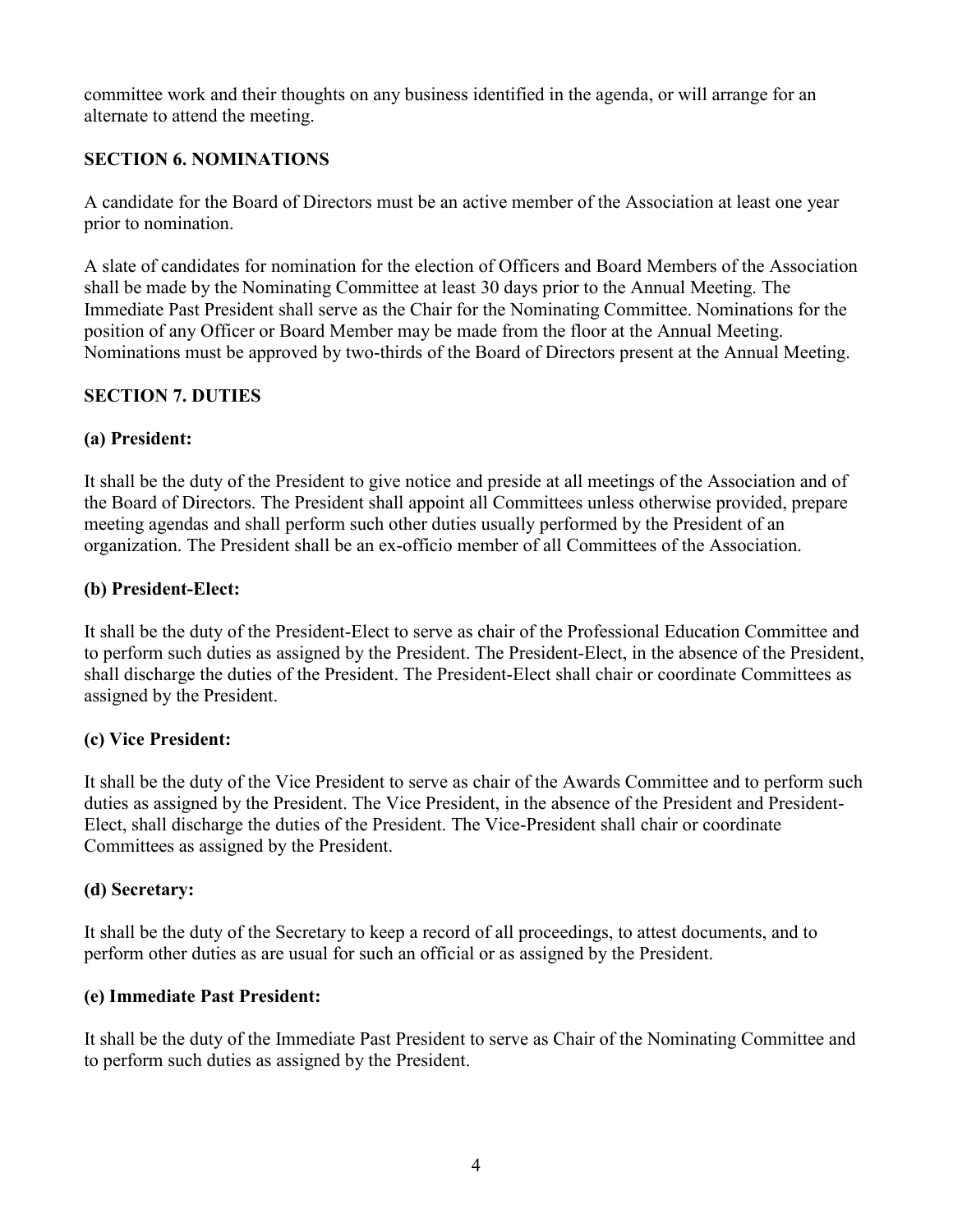# **(f) Treasurer:**

It shall be the duty of the Treasurer to assist the Executive Director in the preparation of an annual budget and financial business report for the Annual Meeting and other Association meetings, as required, and to perform such duties as assigned by the President*.* It shall be the duty of the Treasurer to exercise the financial duties of the Executive Director, in the event of the Executive Director's absence.

# **(g) Board of Directors:**

It shall be the duty of the Board of Directors to exercise general control and supervision over the affairs and expenditures of the Association, and shall, except as otherwise provided in this Constitution, be empowered to decide upon all questions which may arise during the interval between meetings of the Association. The Board of Directors shall be responsible for developing Rules and Bylaws for this Association, and for recommending revisions in such Rules and Bylaws as may be desirable, from time to time.

# **SECTION 8. STANDING COMMITTEES**

The Standing Committees of this Association shall be appointed by the President and shall be the Committees on Legislation, Bylaws, Awards, Nominating, Social Justice, and Professional Education.

# **(a) Legislation Committee:**

This Committee shall consist of not less than three Board Members and Association Members. This Committee shall study such issues that may directly or indirectly affect county and regional parks, natural areas, open space, trails and recreation resources, and such other matters as referred for study and report by NACo and NRPA. Activities of the Committee will be related to gathering and reporting about proposed legislation and presenting related data. The committee will follow all IRS rules governing 501(c)(3) organizations in regard to limitations on lobbying. The Committee shall perform such other duties as requested by the Board of Directors.

# **(b) Bylaws Committee:**

This Committee shall consist of not less than two Board Members and shall consider, propose, and prepare such amendments to the Constitution and Bylaws as shall be deemed necessary.

# **(c) Awards Committee:**

This Committee shall consist of the Vice President as Chair and not less than three Board Members and Association Members, and shall prepare suitable criteria, solicit and review nominations, and recommend the granting of various awards, as approved by the Board of Directors, for the recognition of individuals and organizations that have made a significant contribution to the county and regional parks, natural areas, open space, trails and recreation resources. Awards will consist of plaques and trophies of nominal value and will promote educational examples of excellence in government and civic affairs.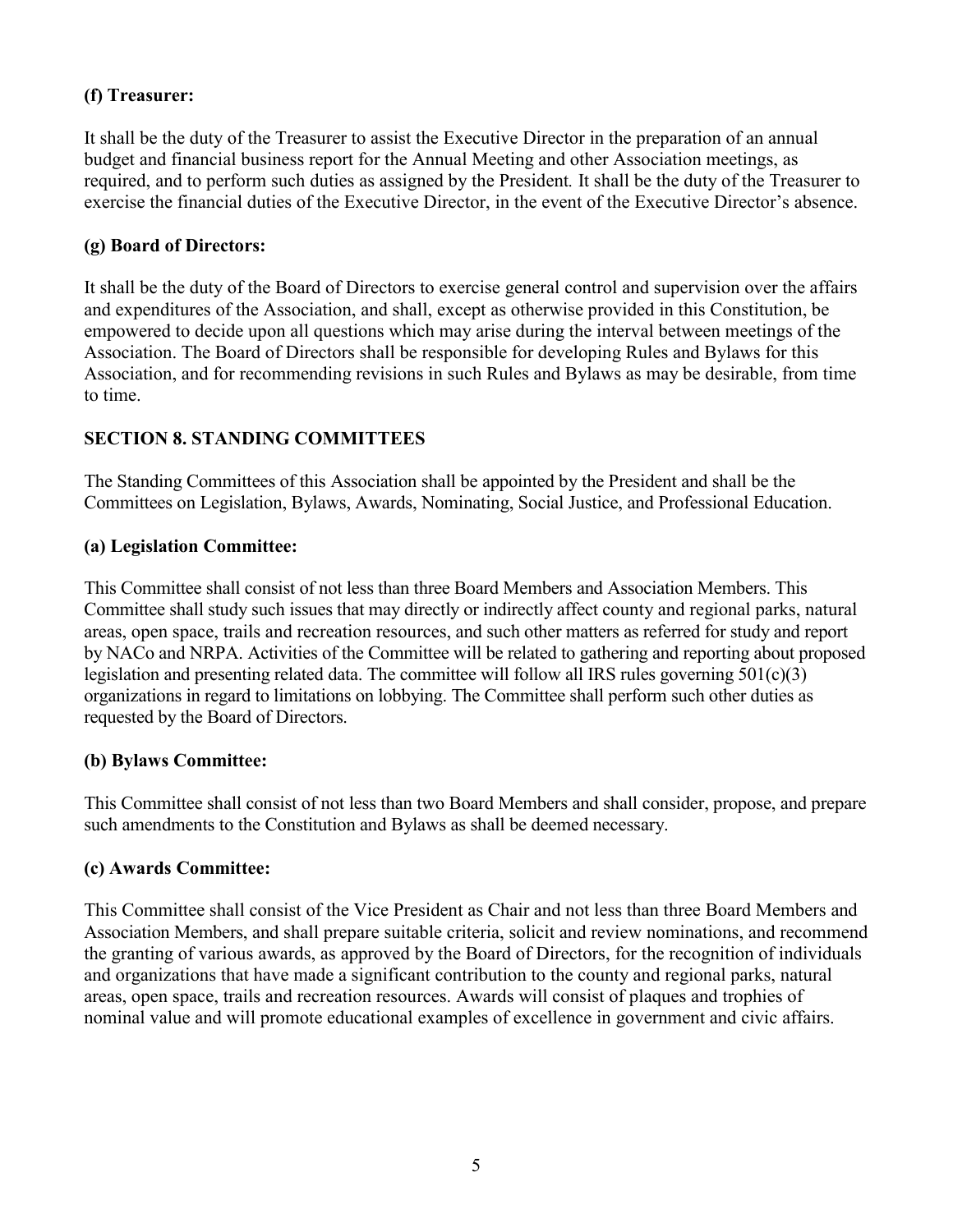### **(d) Nominating Committee:**

This Committee shall consist of the Immediate Past President as Chair and not less than two Board Members, and shall nominate a slate of Officers and Board Members candidates. The Committee Chair shall supply the names of the candidates to the President and Executive Director, at least 30 days before the Annual Meeting.

#### **(e) Social Justice Committee**

This Committee shall consist of not less than three Board Members and Association Members, and shall advocate for diversity, inclusion, and social justice in all areas of the Association, and use the Association's influence to create a positive force for change in the field of parks, recreation and conservation.

#### **(f) Professional Education Committee:**

This Committee shall consist of the President-Elect as Chair, not less than two Board Members and Association Members, and the Executive Director, and shall review, develop and implement various educational opportunities, programs and services to facilitate the exchange of information and knowledge for the betterment of county and regional parks, natural areas, open space, trails and recreation resources. The Committee shall coordinate with the local host and the NACo and NRPA liaisons, as appropriate, to schedule and/or develop county/regional park tours and educational programs at the Annual Meeting.

### **SECTION 9. OTHER COMMITTEES:**

The President shall appoint such other Committees as may be deemed necessary for the proper transaction of the business of the Association.

### **ARTICLE IV**

### **STAFF**

#### **SECTION 1. STAFF**

The Association may retain a professional Executive Director to perform duties as specified within a contract between parties.

### **ARTICLE V**

### **MEETINGS**

#### **SECTION 1. MEETINGS**

The Association shall hold a minimum of one annual meeting each year. This meeting may be held in conjunction with other association conferences, such as the NACo Annual Conference, NRPA Congress,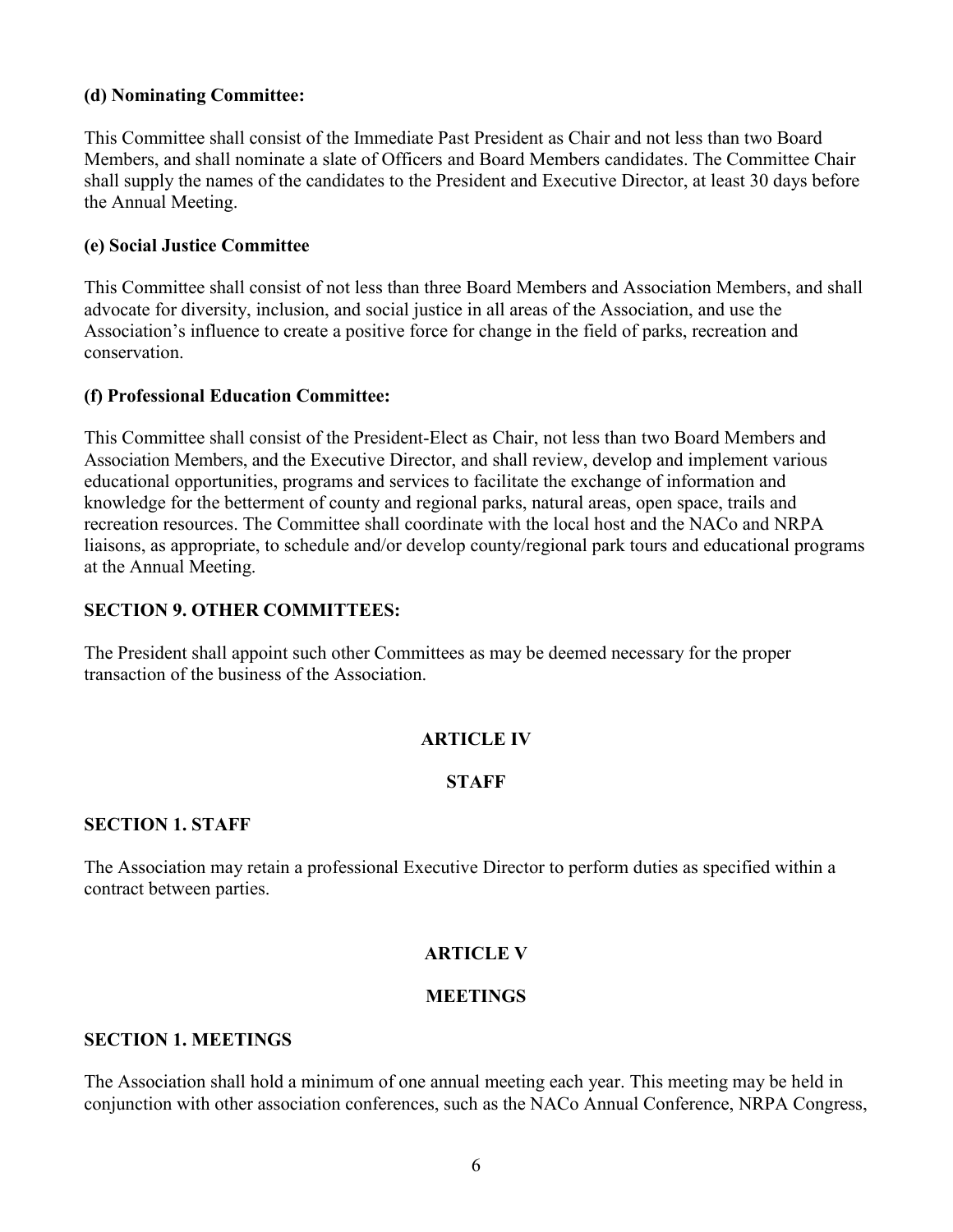or Special Park District Forum, or in a virtual format. This meeting shall serve as the Annual Meeting of the Association where Board members are elected.

The Board shall conduct at least four regular meetings annually via electronic means.

Special meetings of the Association may be held at such times and places, as may be determined by the President. Meetings via electronic means, as determined by the President, are considered a meeting of the Association.

Procedures followed at Board meetings shall be in accordance with Robert's Rules of Order consistent with the Constitution and Bylaws of this Association.

# **SECTION 2. QUORUMS**

(a) 51% of members of the Board of Directors shall constitute a quorum thereof.

(b) A majority of any committee shall constitute a quorum thereof, and any questions may be decided by a majority of those in attendance.

(c) An Alternative Board Member, selected by the Board Member, may serve as a Board Member being present for the purposes of determining a quorum. A Board Member may only select one Alternative Board Member for voting purposes.

(d) If available, a Board Member may participate in any Association meeting via teleconference. Teleconference participation will serve as a Board Member being present for the purposes of determining a quorum.

# **ARTICLE VI**

# **PROFESSIONAL AFFILIATIONS**

# **SECTION 1. NACo**

(a) The Association Representative to NACo shall be appointed by the Association President to serve on the NACo Board and to report back to the Board of Directors on relevant business.

(b) The NACo Staff Liaison shall be appointed by NACo and is invited to serve on the Association's Board of Directors as a non-voting member.

# **SECTION 2. NRPA**

(a) The Association Representative to NRPA shall be appointed by the Association President to maintain communications and report back to the Board on relevant business.

(b) The NRPA Staff Liaison shall be appointed by NRPA and is invited to serve on the Association's Board of Directors as a non-voting member.